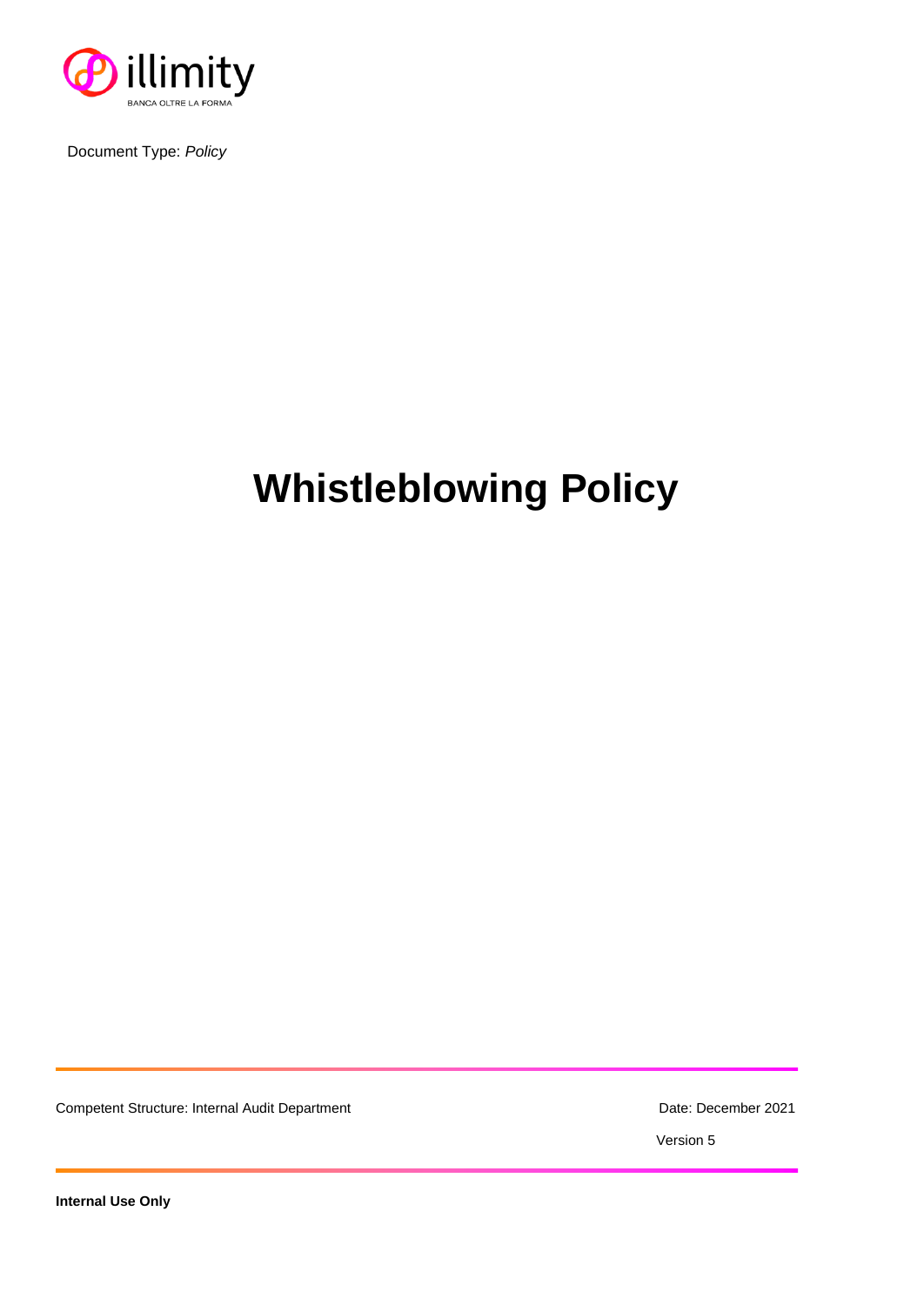

## **SUMMARY**

| <b>Document Type:</b>                                                       | Policy                                                                           |                        |
|-----------------------------------------------------------------------------|----------------------------------------------------------------------------------|------------------------|
| <b>Structure Responsible for the</b><br>Document:                           | Internal Audit Department                                                        |                        |
|                                                                             |                                                                                  |                        |
| <b>Contacts</b>                                                             | Head of Internal Audit Department: Fabio Marchesi<br>fabio.marchesi@illimity.com |                        |
|                                                                             |                                                                                  |                        |
| <b>Structures Involved in the Process</b><br>of Sharing the Present Version | Compliance & AML; HR & Organization                                              |                        |
|                                                                             |                                                                                  |                        |
| <b>Recipients of the Regulation</b>                                         | <b>Parent Company</b>                                                            | <b>Other Companies</b> |
|                                                                             | illimity Bank S.p.A.                                                             |                        |
|                                                                             |                                                                                  |                        |
| Version approved by:                                                        | <b>Chief Executive Officer</b>                                                   |                        |
| Date of approval                                                            | 17/12/2021                                                                       |                        |
| Date of validity                                                            | 20/12/2021                                                                       |                        |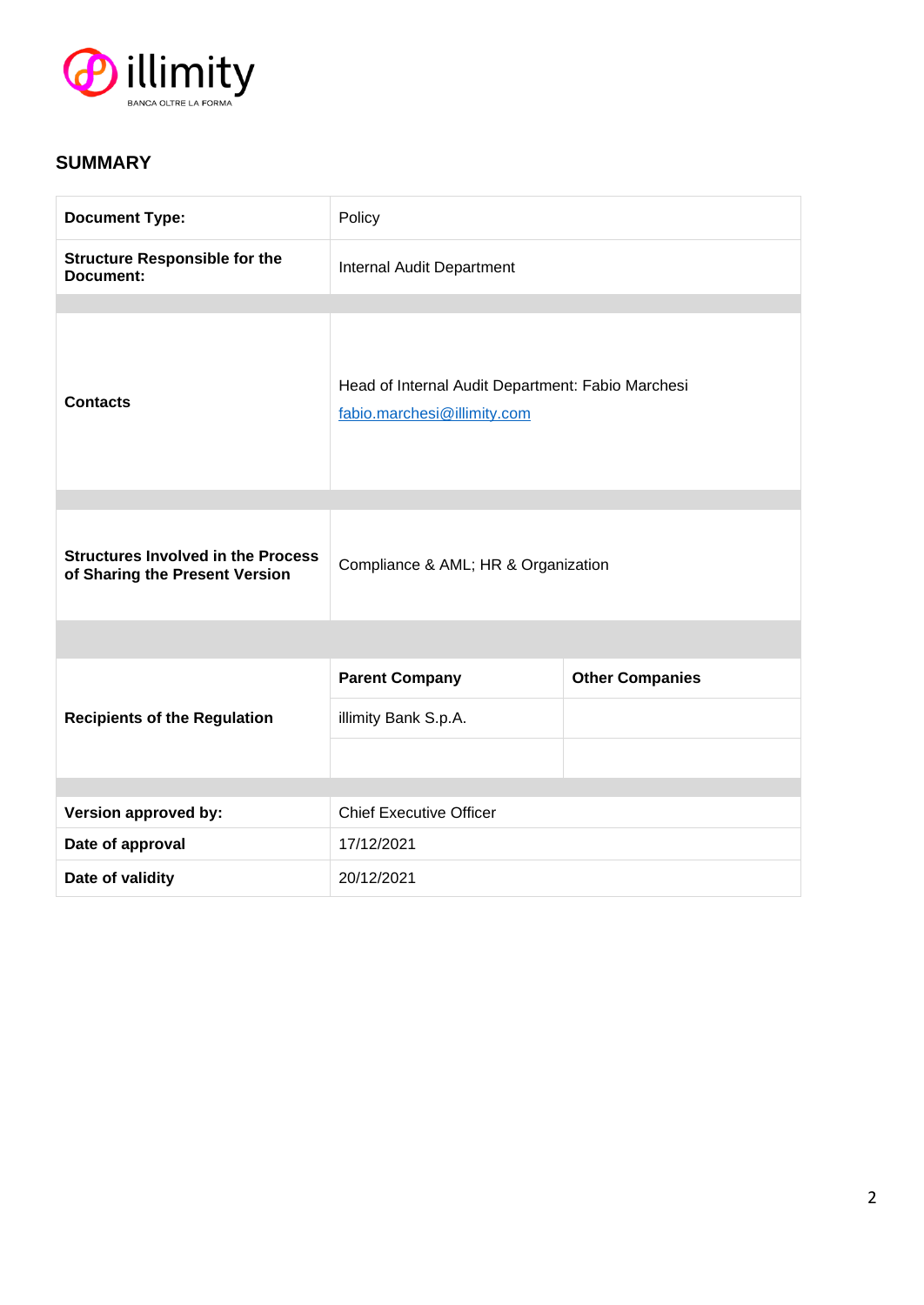

## **VERSIONS**

| Name of regulation and version   | <b>Main changes</b>                                                                                                                                                                                                                                      | Approving body and date                       |
|----------------------------------|----------------------------------------------------------------------------------------------------------------------------------------------------------------------------------------------------------------------------------------------------------|-----------------------------------------------|
| <b>Whistleblowing Policy V.1</b> | Drafting of the Document                                                                                                                                                                                                                                 | Board of Directors, 17<br>December 2018       |
| <b>Whistleblowing Policy V.2</b> | Amendment of the policy<br>previously in force in the<br>Bank, which required a<br>detailed revision in light of the<br>changes in key external and<br>internal regulations as well as<br>the Bank's renewed<br>organisational and business<br>structure | Board of Directors,<br>18 April 2019          |
| <b>Whistleblowing Policy V.3</b> | Amendment of the policy<br>previously in force in the Bank<br>in order to include the new<br>physical reporting channel<br>("letter box") and make certain<br>changes of a formal nature                                                                 | Chief Executive Officer,<br>4 February 2020   |
| <b>Whistleblowing Policy V.4</b> | Updating of the document<br>incorporating the new ICT tool<br>for reporting breaches<br>(@Whistleblowing)                                                                                                                                                | Chief Executive Officer, 23<br>September 2020 |
| <b>Whistleblowing Policy V.5</b> | Renaming of the document and<br>updating of the definition of<br>"reporting" in order to include<br>parties outside the Bank                                                                                                                             | Chief Executive Officer, 17<br>December 2021  |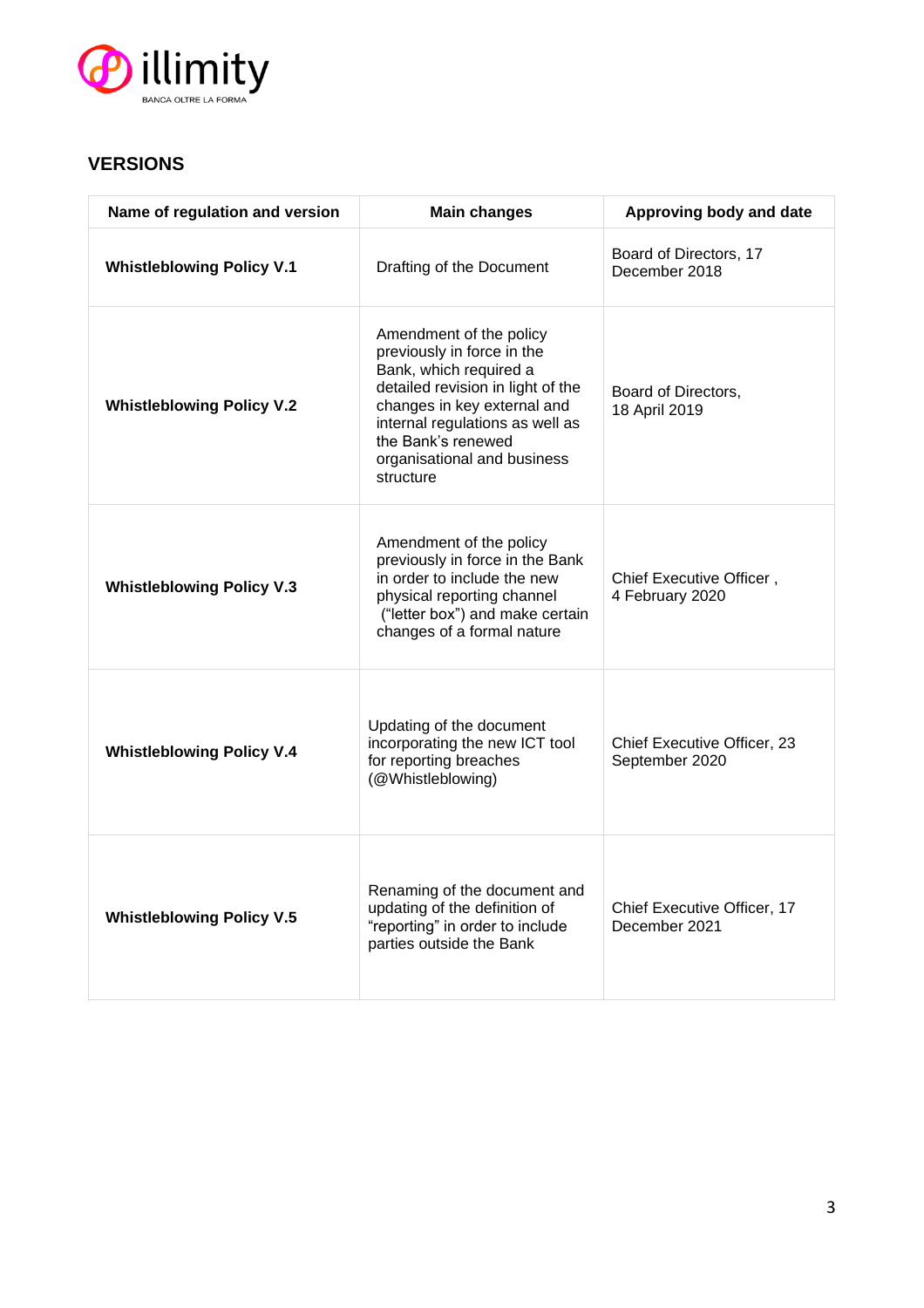

## **Contents**

| 1              |     |  |  |  |  |
|----------------|-----|--|--|--|--|
| 2              |     |  |  |  |  |
| 3              |     |  |  |  |  |
| 4              |     |  |  |  |  |
|                | 4.1 |  |  |  |  |
|                | 4.2 |  |  |  |  |
| 5              |     |  |  |  |  |
|                | 5.1 |  |  |  |  |
|                | 5.2 |  |  |  |  |
|                | 5.3 |  |  |  |  |
|                | 5.4 |  |  |  |  |
| 6              |     |  |  |  |  |
|                | 6.1 |  |  |  |  |
| $\overline{7}$ |     |  |  |  |  |
|                | 7.1 |  |  |  |  |
|                | 7.2 |  |  |  |  |
| 8              |     |  |  |  |  |
|                | 8.1 |  |  |  |  |
|                |     |  |  |  |  |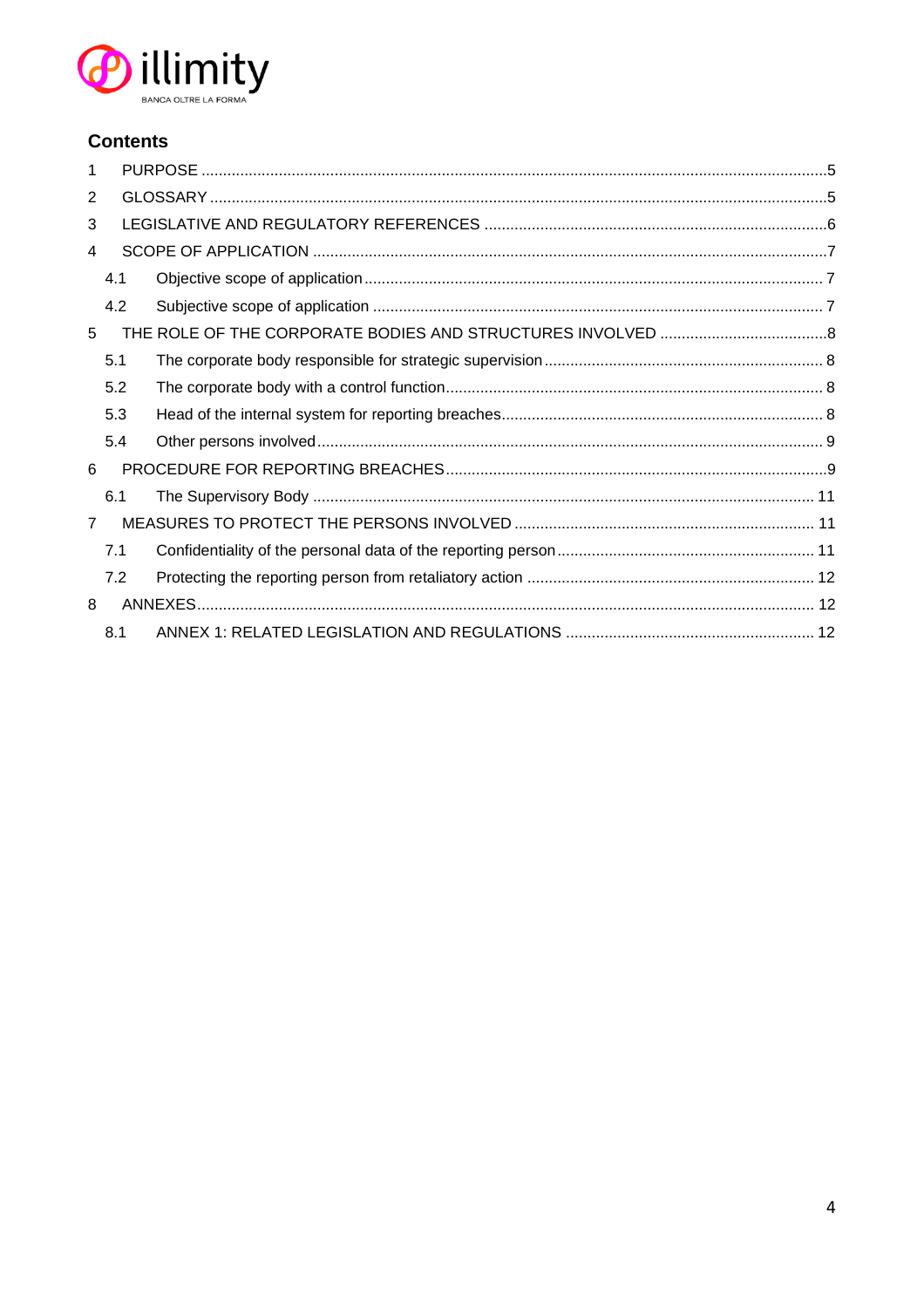

## **1 PURPOSE**

The aim of this Policy is to determine the aspects of a legislative, regulatory, procedural and organisational nature of the whistleblowing system that the Group intends to govern in accordance with the regulatory provisions of reference, detailed in paragraph 3 below.

This Policy also constitutes an implementation of the requirements of Legislative Decree no. 231/2001 (at paragraphs 2-bis, 2-ter and 2-quarter of article 6) on reporting to the Supervisory Body.

## **2 GLOSSARY**

| <b>Abbreviations</b> |                                       |
|----------------------|---------------------------------------|
| <b>ABI</b>           | Italian Banking Association           |
| <b>CRD</b>           | <b>Capital Requirements Directive</b> |
| <b>TUB</b>           | Consolidated Law on Banking           |
| <b>TUF</b>           | Consolidated Law on Finance           |

| <b>Definitions</b>                                            |                                                                                                                                                                                                                                                                                                                                                                                                                                                                                                                                                                                                                                               |  |
|---------------------------------------------------------------|-----------------------------------------------------------------------------------------------------------------------------------------------------------------------------------------------------------------------------------------------------------------------------------------------------------------------------------------------------------------------------------------------------------------------------------------------------------------------------------------------------------------------------------------------------------------------------------------------------------------------------------------------|--|
| <b>ORGANISATIONAL</b><br><b>STRUCTURES</b><br>(OR STRUCTURES) | The types of organisational structure of which illimity's<br>Organisation Chart is composed in which the detailed<br>responsibilities are assigned as described in the<br>"Organisational Structure Regulation".                                                                                                                                                                                                                                                                                                                                                                                                                              |  |
| <b>PERSONNEL</b>                                              | Pursuant to article 1, paragraph 1h-novies of the TUB,<br>"personnel" shall mean "employees and those persons<br>who in any case operate on the basis of relations that<br>determine inclusion in the business organisation, also by a<br>means other than a permanent employment contract".                                                                                                                                                                                                                                                                                                                                                  |  |
| <b>REPORTED PERSON</b>                                        | Person to whom the whistleblowing breaches refer.                                                                                                                                                                                                                                                                                                                                                                                                                                                                                                                                                                                             |  |
| <b>REPORTING PERSON</b>                                       | Person reporting a breach who belongs to one of the<br>following categories:<br>employees of illimity Bank S.p.A. and those persons<br>$\bullet$<br>operating on the basis of relations that determine<br>inclusion in the business organisation, also by a<br>means other than a permanent employment<br>contract;<br>members of the corporate bodies of illimity Bank<br>$\bullet$<br>$S.p.A.$ ;<br>employees of other Group companies and those<br>$\bullet$<br>operating on the basis of relations that determine<br>inclusion in the business organisation of these<br>companies;<br>any other person external to the Bank.<br>$\bullet$ |  |
| <b>WHISTLEBLOWING</b>                                         | A communication made by a reporting person concerning<br>actions or facts relating to:<br>breaches of internal or external regulations that govern<br>the activity of illimity Bank S.p.A. or other Group                                                                                                                                                                                                                                                                                                                                                                                                                                     |  |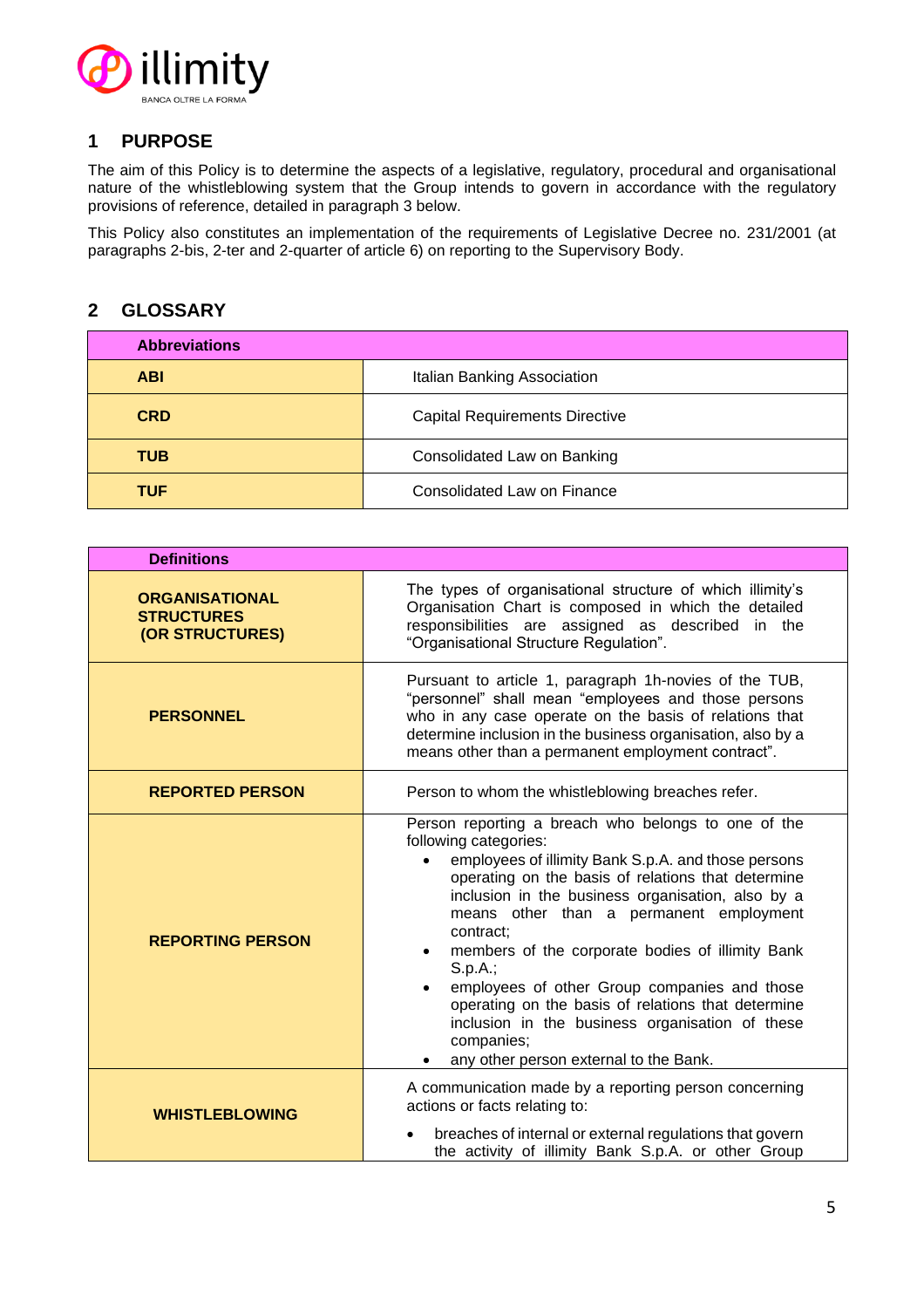

companies, including the principles and rules of conduct contained in the Code of Ethics;

illegal or fraudulent conduct carried out by employees, members of the corporate bodies or third parties<br>(suppliers, consultants, collaborators, financial (suppliers, consultants, collaborators, financial promoters or Group companies) that may, directly or indirectly, cause damage to the Group's results or net assets and/or to its image.

## **3 LEGISLATIVE AND REGULATORY REFERENCES**

Legislative Decree no. 72 of 12 May 2015 and subsequent amendments incorporates into Italian legislation the CRD IV Directive<sup>1</sup> as regards access to the activity of credit institutions and the prudential supervision of credit institutions and investment firms, thereby making changes to the TUB<sup>2</sup> and the TUF<sup>3</sup>.

In particular, this decree sets up systems for reporting breaches to banks and other qualified parties, to the Bank of Italy and to Consob.

Regarding the area of employee protection, reference should be made to the provisions and guarantees set forth in Law no. 300/1970 (the Employees Charter) and corporate disciplinary codes.

European Delegation Law 2014<sup>4</sup> requires the government to:

- regulate the means of reporting, within intermediaries and towards supervisory authorities, breaches of the discipline on the MIFID II and MIFIR<sup>5</sup>, financial instruments markets, also taking into account the profiles of confidentiality and protection of the persons involved, providing for possible measures to encourage reporting useful for the purpose of exercising supervisory activity and extending the possible means of also reporting other breaches;
- implement the provisions of Regulation (EU) No. 596/2014 on market abuse, pursuant to which financial intermediaries are required to have appropriate internal procedures in place for their employees to report breaches regarding market abuse. The detailed legislation must govern whether the reporting is to be made directly to the competent authority or Consob.

Legislative Decree no. 90 of 25 May 2017 transcribes the Fourth Anti-Money Laundering Directive<sup>6</sup> into Italian law and among its provisions is the need to introduce whistleblowing systems that require obliged entities to adopt procedures for employees or persons in a comparable position to report potential or actual breaches of money laundering prevention and terrorist financing provisions.

Regarding the detailed discipline, in respect of internal reporting on the possibility that unlawful acts have been committed, Law no. 179 of 30 November 2017 on "Provisions for the protection of persons reporting criminal offences or irregularities of which they have become aware as part of a public or private employment relationship" has been issued, this extending the provisions of article 6, paragraph 2-bis et seq. of Legislative Decree no. 231/2001; in addition, on the same subject, reference should be made to Consob Resolution no. 20249 of 28 December 2017<sup>7</sup> .

Concerning the role of the corporate bodies connected with the situations of whistleblowing procedures reference should also be made to the ABI Guidelines of 28 October 2015 on "Detailed analyses for setting up an internal whistleblowing system".

As far as the Administrative Responsibility of Legal Persons is concerned, it should be noted that Law no. 179 of 30 November 2017 on "Provisions for the protection of persons reporting criminal offences or irregularities of which they have become aware as part of a public or private employment relationship" has added three new paragraphs to article 6 of Legislative Decree no. 231/2001, designed in fact to regulate whistleblowing.

<sup>1</sup> Namely Directive 2013/36/EU amending Directive 2002/87/EC and repealing Directives 2006/48/EC and 2006/49/EC.

<sup>&</sup>lt;sup>2</sup> Cf. Legislative Decree no. 385 of 1 September 1993, with particular reference to article 52-bis.

<sup>&</sup>lt;sup>3</sup> Cf. Legislative Decree no. 58 of 24 February 1998, with particular reference to article 4-undecies.

<sup>4</sup> Official Journal no. 176 of del 31 July 2015. <sup>5</sup> Directive 2014/65/EU and Regulation (EU) No.600/2014 respectively.

<sup>6</sup> Directive (EU) 2015/849.

<sup>7</sup> Regulation on provisions implementing Legislative Decree no. 58 of 24 February 1998 on market matters (article 60-bis).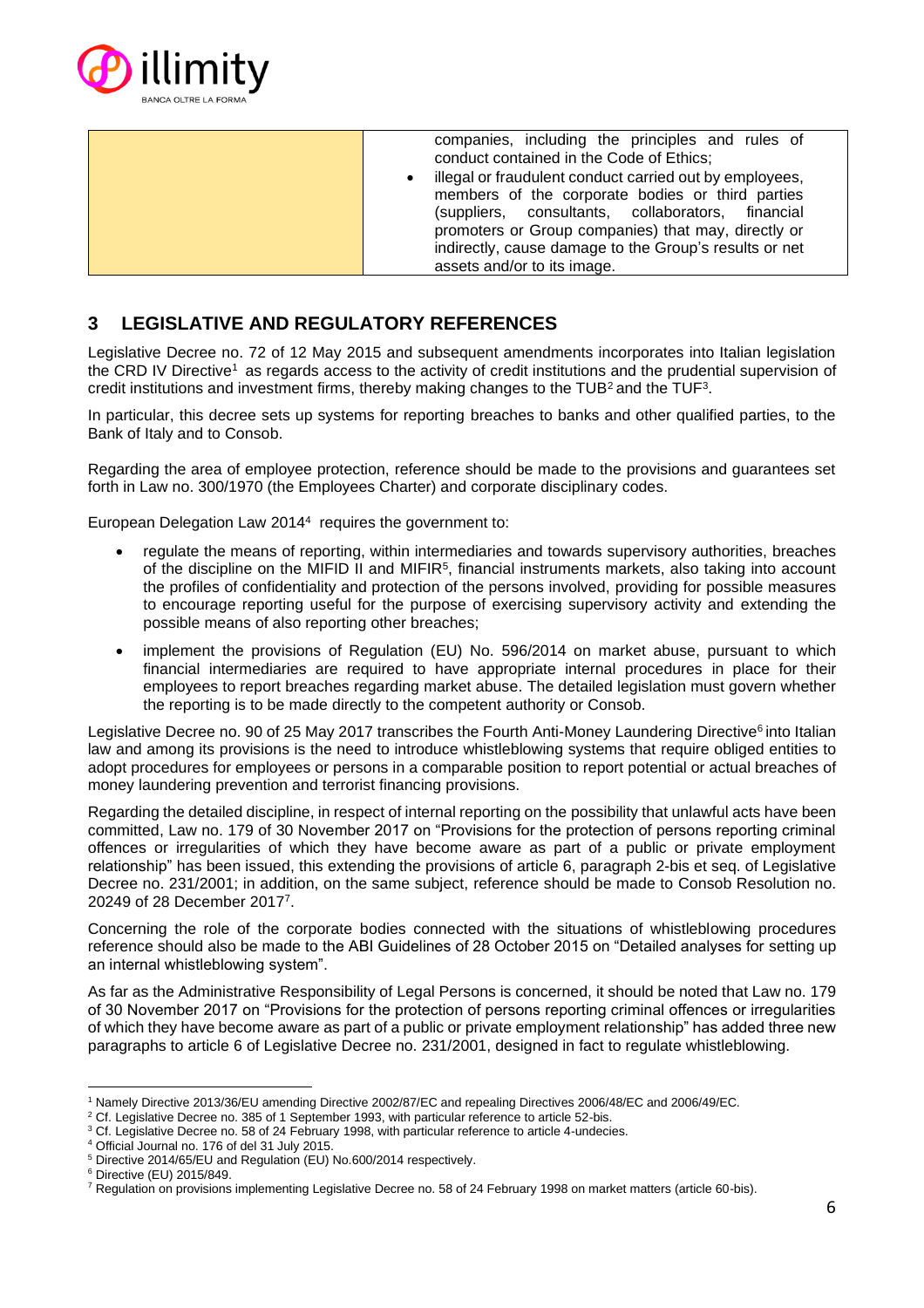

More specifically, an entity's Organisation Model must provide for one or more channels that enable everyone operating in the interest of the entity (whether at a top or subordinated level) to submit, as protection of the integrity of the entity itself, a detailed report on unlawful conduct relevant pursuant to Legislative Decree no. 231/2001 based on precise and concordant factual items or breaches of the Organisation Model adopted by the entity of which they have become aware when performing their duties.

## **4 SCOPE OF APPLICATION**

This Policy, concerning the internal system for reporting breaches, is applicable to all Group companies, which must incorporate the provisions of this Policy into their internal rules and regulations and make an appropriate distribution of these provisions to all of their staff.

#### **4.1 Objective scope of application**

Pursuant to article 52-bis, paragraph 1 of the TUB, reporting regards any action or fact that constitutes a breach of the laws and regulations governing banking activity – meaning by this the activity governed by article 10, paragraphs 1, 2 and 3 of the TUB – as well as any suspicion that another breach regarding activities for collecting savings (such as for example the sale of banking products and services) or extending credit (such as for example the granting of loans or endorsement credit) has occurred or may occur, or any breach relating to activities connected with or instrumental to banking activities (such as for example the acquisition of equity investments).

A number of examples (not comprehensive) of areas to which said laws and regulations relate, which are accordingly susceptible to reporting, are set below in order to provide practical details of the scope of application of this Policy:

- breaches of internal and external regulations that govern the activity of illimity Bank S.p.A. or other Group companies, including those contained in the Bank's Organisation, Management and Control Model, as well as the principles and rules of conduct contained in its Code of Ethics;
- unlawful or fraudulent conduct, carried out by employees, members of the corporate bodies or third parties (suppliers, consultants, collaborators, financial promoters or Group companies) that may, directly or indirectly, cause damage to the Group's results or net assets and/or to its image;
- criminal offences committed by employees, members of the corporate bodies or third parties (suppliers, consultants, collaborators, financial promoters or Group companies) to the detriment of the Bank or which may lead to a liability for the Bank;
- any conduct that gives rise to conflicts of interest, adopted without full compliance with the rules and procedures of control envisaged for such situations (such as for example the conflict of interest of an employee in a lending transaction in which he or she has a personal interest).

Any reporting based on interpersonal questions which follows the traditional channels (for example line supervisor, the human resources function) is excluded from the admissible cases.

The Bank is also free to extend the procedure to reporting that regards the breach of internal norms, procedures and regulations other than those governing banking activity, given that the reporting and relative procedure for dealing with this do not fall within the sphere of article 52-bis of the TUB; the Bank will provide information to the employees on the fact that, in this situation, they cannot benefit from the same prerogatives as those provided by the law (right to confidentiality of the identity of the reporting person, rights of the reported person, etc.).

In addition, pursuant to Legislative Decree no. 231/2001, reporting must regard unlawful conduct or breaches of the Bank's Organisation Management and Control Model that are detailed and based on precise and concordant items.

#### **4.2 Subjective scope of application**

Reports may be made by the Bank's staff, members of the corporate bodies, members of the staff of other Group companies and any other person outside the Bank.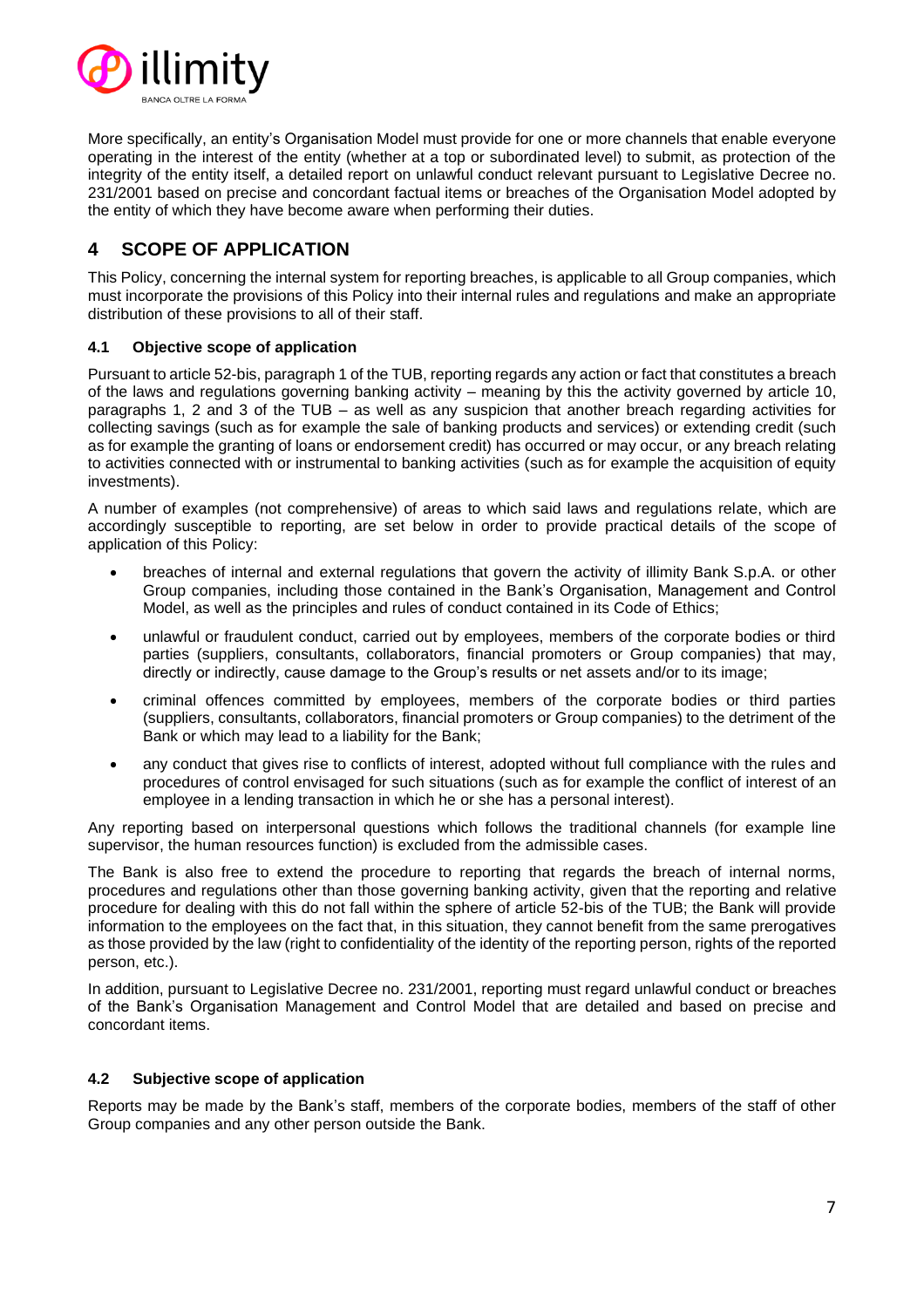

## **5 THE ROLE OF THE CORPORATE BODIES AND STRUCTURES INVOLVED**

#### **5.1 The corporate body responsible for strategic supervision**

In line with the provisions of the ABI Guidelines of 28 October 2015, the corporate body responsible for strategic supervision:

- establishes and approves the internal system designed to enable actions and facts that may constitute a breach of the norms governing banking activity to be reported;
- after obtaining the opinion of the corporate body responsible for control, appoints the Head of the internal system for reporting breaches;
- after obtaining the opinion of the corporate body responsible for control, receives and approves the annual report containing aggregate information on the results of the work performed by the Head of the internal system for reporting breaches as a consequence of the reporting received;
- encourages the use of internal reporting systems and fosters the dissemination of a legality culture by delegating the Head of the internal system for reporting breaches to arrange training and the provision of information for personnel.

#### **5.2 The corporate body with a control function**

In line with the provisions of the ABI Guidelines of 28 October 2015, the corporate body with a control function:

- oversees the proper functioning of the internal system for reporting breaches;
- obtains periodic information from the Head of the internal system for reporting breaches on any reporting of breaches received;
- expresses its opinion to the corporate body responsible for strategic supervision on the appointment of the Head of the internal system for reporting breaches;
- expresses its opinion to the corporate body responsible for strategic supervision on the annual report containing aggregate information on the results of the work performed by the Head of the internal system for reporting breaches as a consequence of the reporting received.

#### **5.3 Head of the internal system for reporting breaches**

The Head of the internal system for reporting breaches<sup>8</sup> (hereinafter also the "Head of Whistleblowing") is appointed by the body with a strategic supervision function on the basis of the following characteristics:

- he is not hierarchically or functionally subordinate and accordingly reports directly to the corporate bodies<sup>9</sup>;
- he does not perform operational duties;
- he does not participate in the adoption of any decision-making provisions resulting from the reported breaches, which are remitted to the competent corporate functions or bodies<sup>10</sup>.

The Head of the internal system for reporting breaches <sup>11</sup>:

- examines and assesses the reports of breaches received;
- ensures the procedure for reporting breaches has been correctly followed;

<sup>&</sup>lt;sup>8</sup> As set forth in the ABI's Guidelines of 28 October 2015, this person must be included in the corporate structure as head of a function set up ad hoc, or else chosen from the figures in charge of the control functions such as the Compliance structure or the Internal Audit structure.

<sup>&</sup>lt;sup>9</sup> Regulation on provisions implementing Legislative Decree no. 58 of 24 February 1998 on market matters (article 60-bis) (adopted by Consob by way of Resolution no. 20249 of 28 December 2017); ABI Guidelines 2015.

<sup>&</sup>lt;sup>10</sup> Regulation on provisions implementing Legislative Decree no. 58 of 24 February 1998 on market matters (article 60-bis) (adopted by Consob by way of Resolution no. 20249 of 28 December 2017).

<sup>&</sup>lt;sup>11</sup> Circular no. 285 of 17 December 2013 "Supervisory provisions for banks", Part I, Title IV, Chapter 3, Section VIII.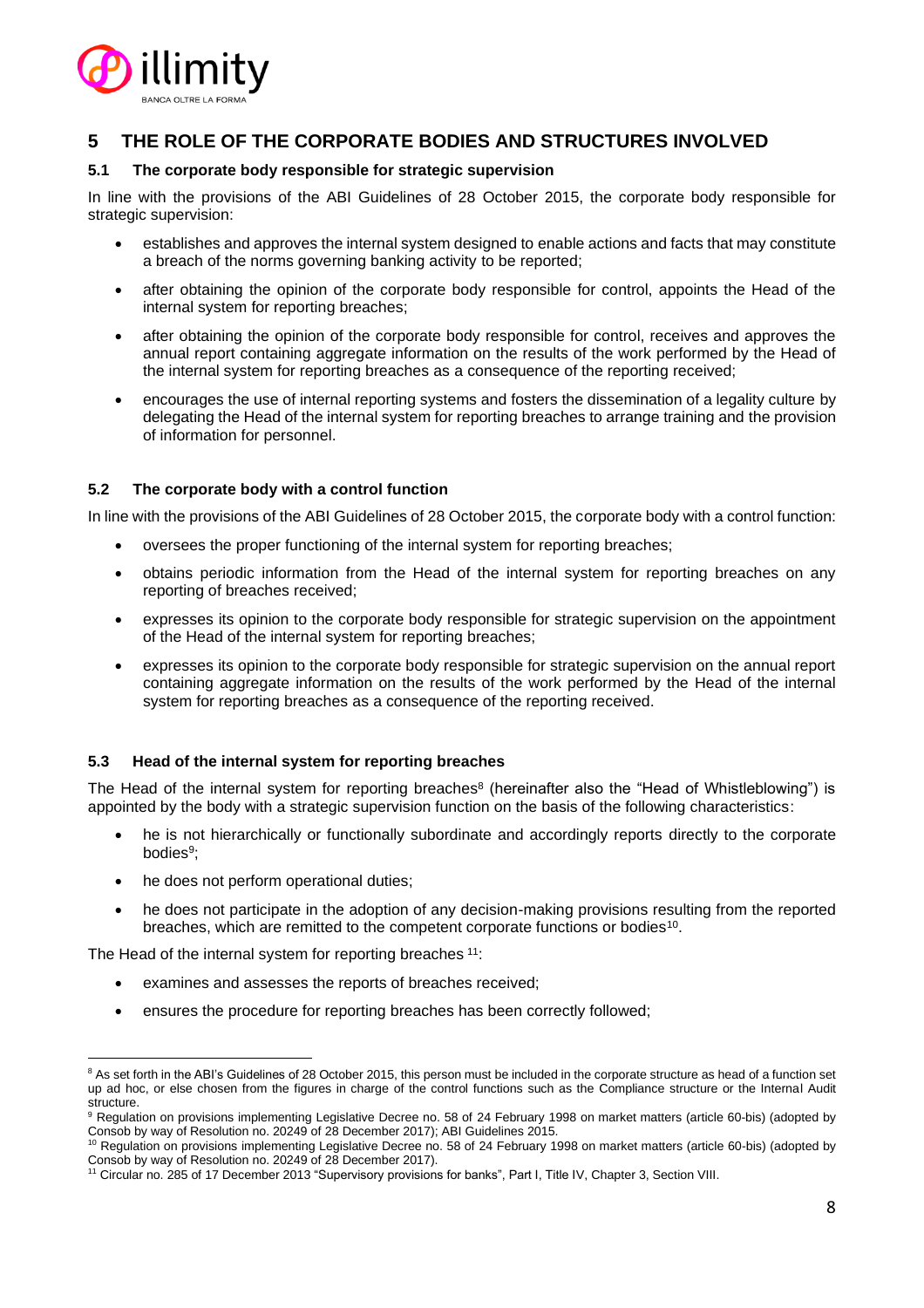

- where relevant reports the information reported to the corporate bodies directly and without delay;
- guarantees the confidentiality of the information received;
- ensures the confidentiality of the reporting person and the person alleged to be responsible for the breach, without prejudice to the rules governing investigations or proceedings initiated by the judicial authorities in relation to the facts to which the reporting relates;
- provides suitable protection for the reporting person against retaliatory, discriminatory or in any case unfair conduct as a result of the reporting;
- in accordance with legislation on personal data protection draws up an annual report on the proper functioning of the internal reporting system containing aggregate information on the results of the work performed as a consequence of the reporting received, which is approved by the corporate bodies and made available to the Bank's staff;
- tales care of the training of the Bank's staff, describing in a clear, precise and complete manner the internal procedure for reporting adopted, indicating the controls put in place to ensure the confidentiality of the reporting person's personal data and those of the person alleged to be responsible for the breach, with the express notice that the provision of article 15 of Regulation (EU) 2016/679 of the European Parliament and of the Council regarding the identity of the reporting person is not applicable and that this can only be revealed with their consent and when the knowledge is essential for defending the reported person $^{12}$ .

The reported person must in any case be informed with a reasoned communication – unless the communication may jeopardise the purpose of the limitation – that the exercising of his rights may, in any case, be delayed, restricted or excluded for the time period and to the extent that this constitutes a necessary and proportionate measure, given his basic rights and legitimate interests, in order to safeguard the interests of the reporting person and the investigation procedure itself;

• looks after the maintenance of the ICT reporting tool (called "@Whistleblowing") provided by BDO Italia S.p.A. and on a regular basis checks that it continues to function properly.

#### **5.4 Other persons involved**

The Building Manager prepares the letter box at the Bank's premises and hands over its keys to the Chairman of the corporate body with a control function.

## **6 PROCEDURE FOR REPORTING BREACHES**

The person reporting the alleged breach must forward his report – either anonymously or bearing his name – by the following means:

- using the ICT tool @Whistleblowing (accessible via web at the address **https://digitalroom.bdo.it/illimitybank**), through which he receives a unique code required for monitoring the state of progress of the processing of the report. The Head of Whistleblowing views the reports received on the dashboard included in the tool to which the members of the Board of Statutory Auditors and Supervisory Body of the reporting person's reference company have access (in reading mode only). If the report regards the Head of Whistleblowing, an "alternative" operating process is envisaged under which the report is visible (in reading/writing mode) to the Chairman of the Board of Statutory Auditors and (in reading mode only) to the other members of the board as well as to the members of the Supervisory Body. In this case, the activities for which the Head of Whistleblowing is usually responsible must be performed by the Chairman of the Bank's Board of Statutory Auditors;
- by way of the letter box placed in the company's premises, whose access keys are held by the Chairman of the Board of Statutory Auditors. In this case the chairman of the corporate body with a control function immediately informs the Head of Whistleblowing and the Supervisory Body that the

<sup>12</sup>Circular no. 285 of 17 December 2013, "Supervisory provisions for banks", Part I, Title IV, Chapter 3, Section VIII; Regulation on provisions implementing Legislative Decree no. 58 of 24 February 1998 on market matters (article 60-bis) (adopted by Consob by way of Resolution no. 20249 del 28 December2017); article 52-bis of the TUB.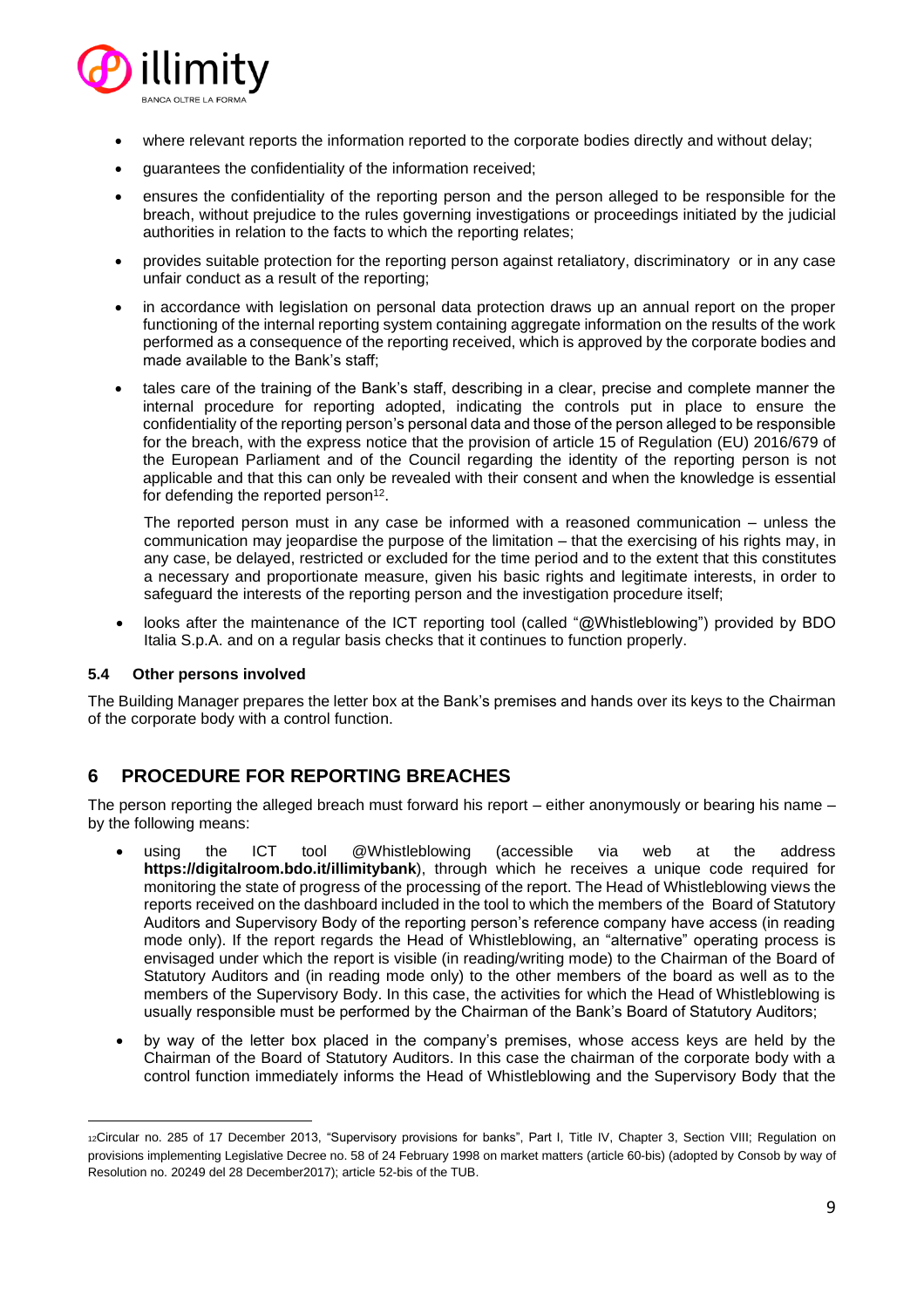

report has been received, dragging it into a suitable section of the ICT tool @Whistleblowing.

The report must contain a detailed description of the facts and the conduct considered in breach of the regulations, also indicating, where possible, the documents, the rules that are considered to have been breached and other items useful for making a determination of the disputed facts. In addition, the reporting person is required to state whether he has a personal interest in making the report.

The @Whistleblowing tool ensures that it is impossible to hide or eliminate a report that has been sent.

The Head of the internal system for reporting breaches, the corporate body with a control function and the Supervisory Body are jointly involved in guaranteeing:

- retention of the documentation regarding the reports and the relative checks as well as the provisions on any decisions taken by the competent functions in appropriate hard copy/ICT files, ensuring suitable levels of security/confidentiality;
- storage of the documentation and the reports for a period of time not exceeding that required for the purposes for which originally collected and subsequently processed, and in any case in compliance with applicable personal data protection laws and regulations<sup>13</sup>.

The Bank reserves the right to inflict specific penalties on the reporting person, where possible, if the related reports are made with wilful misconduct or gross negligence or if they should turn out to be false, unfounded, with defamatory content or in any case carried out with the sole purpose of harming the Bank, the reported person or other parties affected by the report. The Bank may additionally take the appropriate initiatives in a court of law. Excluding cases of responsibility for libel and defamation, or for the same pursuant to article 2043 of the Italian Civil Code, the existence of a report as part of the procedure referred to in paragraph 1 does not constitute a breach of the obligations deriving from an employment relationship<sup>14</sup>.

The report is acquired by the Head of the internal system for reporting breaches, who immediately initiates an analysis procedure, also using the collaboration of other departments within the Bank or external resources (e.g. consultants, forensic analysts, technicians, private investigators). All investigations must be conducted on a timely basis, without continuing for longer than is reasonably necessary given the subject of the report<sup>15</sup>. The investigation must be conducted with impartiality and independence. No person with a conflict of interest may be involved in the enquiries or decision-making process, nor anyone who might be responsible for the failure to adopt measures designed to prevent or detect the alleged breaches. Current or potential conflicts of interest must be promptly reported by any persons involved in the investigations to the Head of Whistleblowing or to the Chairman of the Bank's Board of Statutory Auditors if the Head of Whistleblowing finds himself in a situation of conflict of interest.

The investigations are performed with the utmost confidentiality at all levels, from the receipt of the report to the completion of the procedure. Confidentiality applies to the facts under investigation, to the person(s) involved, to the subject of the report, to the procedure being followed, to the materials and information gathered and to the results of the procedure. The persons involved in the investigations must not disseminate information to anyone not directly involved in such investigations.

The procedure adopted by the company ensures the confidentiality of the personal data of the reporting person and the person allegedly responsible for the breach, in accordance with the requirements of privacy laws and regulations, without prejudice to the rules governing any investigations or proceedings initiated by the judicial authorities in respect of the facts contained in the reporting. The parties receiving, examining and assessing the reports, the Head of the internal system for reporting breaches and any other person involved in the process are required to ensure the confidentiality of the information received, also with respect to the identity of the reporting person who, in any case, must be suitably protected from retaliatory, discriminatory or in any case unfair conduct as a result of the reporting.

If, subsequent to further detailed analysis, the report turns out to be unfounded, it will be filed and no further action of any kind will be taken<sup>16</sup>. On the other hand, if a breach is discovered, the Head of the internal system for reporting breaches immediately informs the corporate body with a control function, the corporate body responsible for strategic supervision, the Supervisory Body and any organisational unit involved about this, as

2016/679 of the European Parliament and of the Council of 27 April 2016 (articles 5, 15 and 23).

<sup>&</sup>lt;sup>13</sup> Legislative Decree no. 196 of 30 June 2003, as amended by Legislative Decree no. 101 of 10 August 2018; Regulation (EU)

<sup>&</sup>lt;sup>14</sup> Article 4-undecies of the TUF.

<sup>15</sup> Regulation on provisions implementing Legislative Decree no. 58 of 24 February 1998 on market matters (article 60-bis) (adopted by Consob by way of Resolution no. 20249 of 28 December 2017).

<sup>16</sup> ABI 2015 Guidelines: point 8.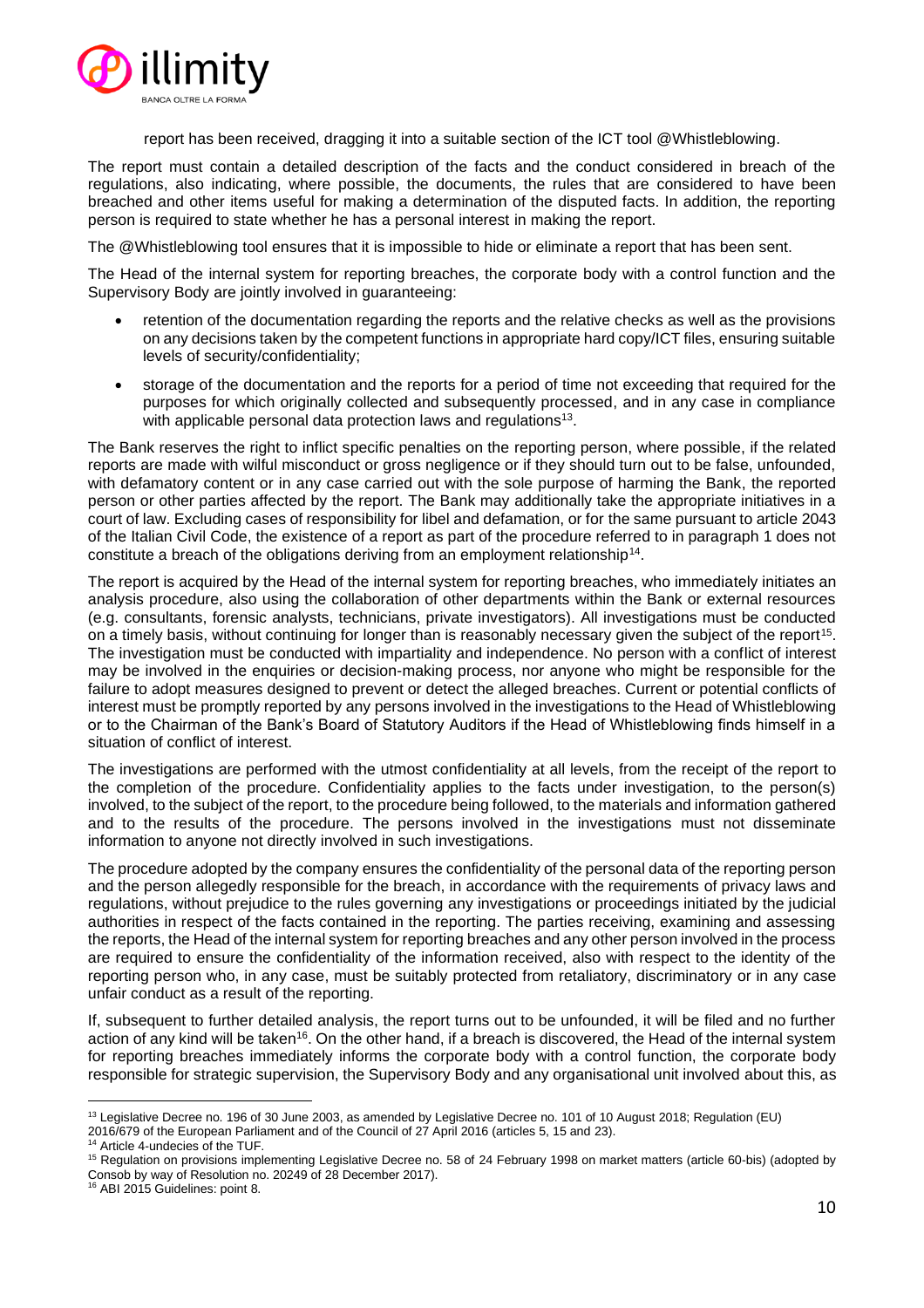

well as informing the reporting person and possibly also the reported parties, also for the purpose of identifying and deciding on the most appropriate measures to be taken, in accordance with the requirements of the company's disciplinary system in force at the time, and to inform the authorities if there is a legal requirement in that sense. In either case, at the end of the procedure the reporting person is informed that the procedure has been concluded<sup>17</sup>.

The above-mentioned systems are structured in such a way as to ensure that reports are received, examined and assessed by way of specific, autonomous and independent channels that are separate from ordinary lines of reporting. To this end, due to the way they are configured (ICT channel and ordinary channel with letter box), the internal reporting systems ensure the availability of an alternative channel for the reporting person, guaranteeing that the person in charge of receiving, examining and assessing the report is not hierarchically or functionally subordinate to any reported person, is not the person allegedly responsible for the breach and does not have a potential interest linked to the reporting that may compromise the impartiality and independence of his judgement. If the reporting person is jointly responsible for the breaches, it would be better if he were to receive privileged treatment compared to the other jointly responsible persons, compatible with the applicable discipline<sup>18</sup>.

In any event, Circular no. 285 of the Bank of Italy of 17 December 2013 requires that the persons responsible for receiving, examining and assessing the reports should not participate in the adoption of any decisionmaking provisions, which are remitted to the competent corporate functions or bodies.

#### **6.1 The Supervisory Body**

The Supervisory Body has a complete view of any reporting through the @Whistleblowing tool and can decide whether to initiate an assessment procedure or dismiss the case, documenting the reasons for the decision in the minutes of the meeting at which the report is discussed.

If the Supervisory Body decides to carry out an assessment or go into further detail, it minutes whether the assessment activities will be performed with the support of certain specific business functions or instead by using the services of external resources (for example consultants, forensic analysts, technicians, private investigators).

On completion of the assessment or after going into further detail, and on the basis of the results of such work, the Supervisory Body:

- a. dismisses the case if the reporting turns out to be unfounded;
- b. calls for further work to be done;
- c. provides the functions concerned with its recommendations;
- d. assesses, together with the competent business functions, the need for any disciplinary measures to be taken against the persons involved and any steps required to protect the Group's interests.

## **7 MEASURES TO PROTECT THE PERSONS INVOLVED**

#### **7.1 Confidentiality of the personal data of the reporting person**

The Bank puts suitable controls in place to ensure the confidentiality of the personal data of the reporting person and of the person allegedly responsible for the breach.

The information and any other item of personal data acquired in applying these rules are processed in full compliance with Legislative Decree no. 196 of 30 June 2003, Regulation (EU) 2016/679 on the protection of natural persons with regard to the processing of personal data and any subsequent measures on the subject ("Privacy Legislation").

More specifically, pursuant to and in accordance with article 11 of Legislative Decree no. 196/2003, personal data processed for the purpose of these rules must be:

• restricted to data strictly and objectively necessary for checking the validity of the reporting and for

<sup>17</sup> ABI 2015 Guidelines: points 7 and 9.

<sup>18</sup> Circular no. 285 of 17 December 2013, "Supervisory provisions for banks", Part I, Title IV, Chapter 3, Section VIII.